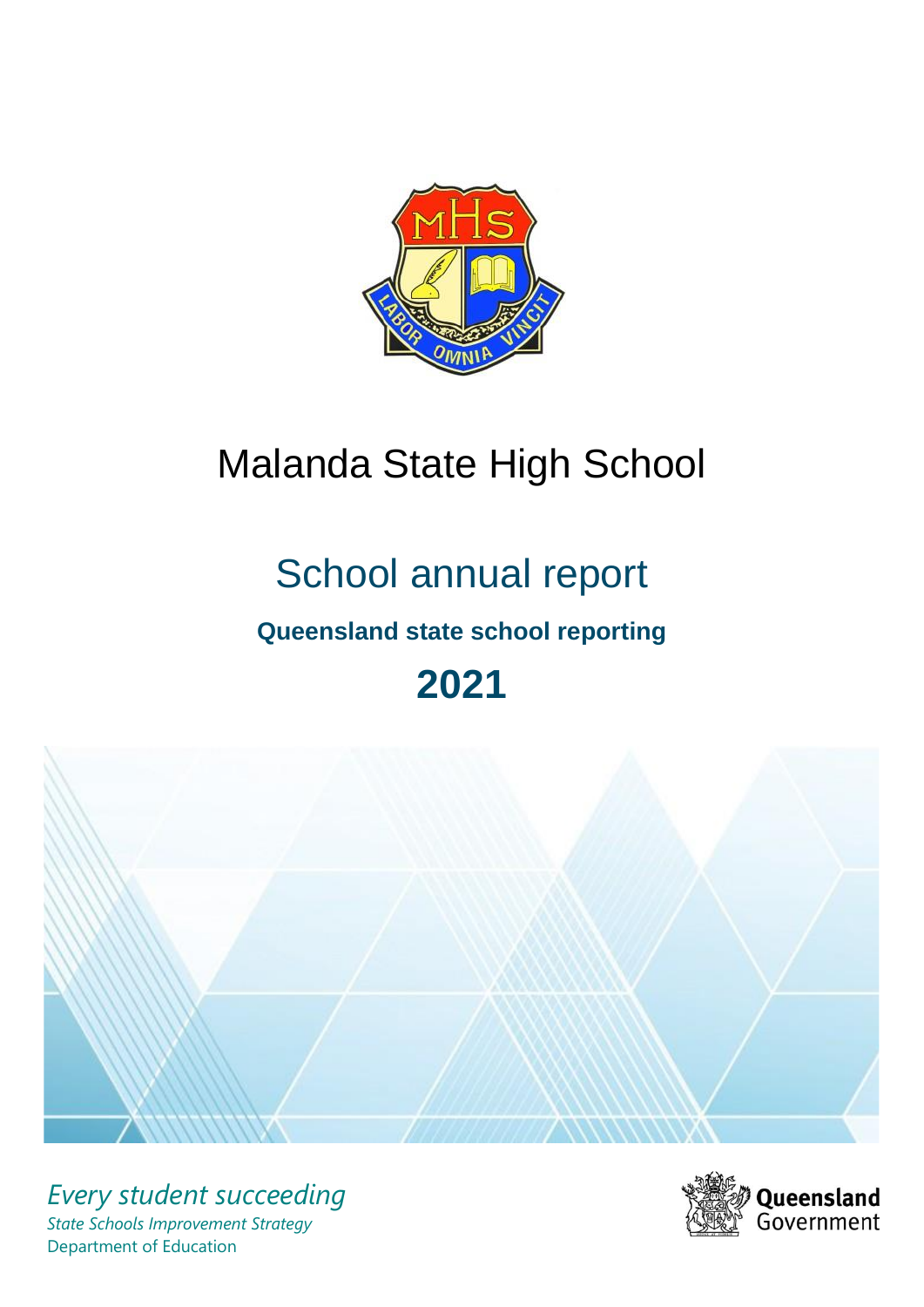**OFFICIAL – Public** Published as information source only. Public information used to create this report may not appear in this format in the public domain Please refer to disclaimer information.

#### **Contact details**

| <b>Postal Address</b> | PO Box 1020 Malanda 4885       |
|-----------------------|--------------------------------|
| <b>Phone</b>          | $(07)$ 4096 7111               |
| Fax                   | $(07)$ 4096 7100               |
| Email                 | principal@malandashs.eq.edu.au |
| Website               | https://malandashs.eq.edu.au   |

#### **Disclaimer**

The materials presented in this report are distributed by the Department of Education (the department) as an information source only. The information and data in this report is subject to change without notice.

The department makes no statements, representations, or warranties about the accuracy or completeness of, and you should not rely on, any information contained in this report.

The department disclaim all responsibility and all liability (including without limitation, liability in negligence) for all expenses, losses, damages and costs you might incur as a<br>result of the information in this report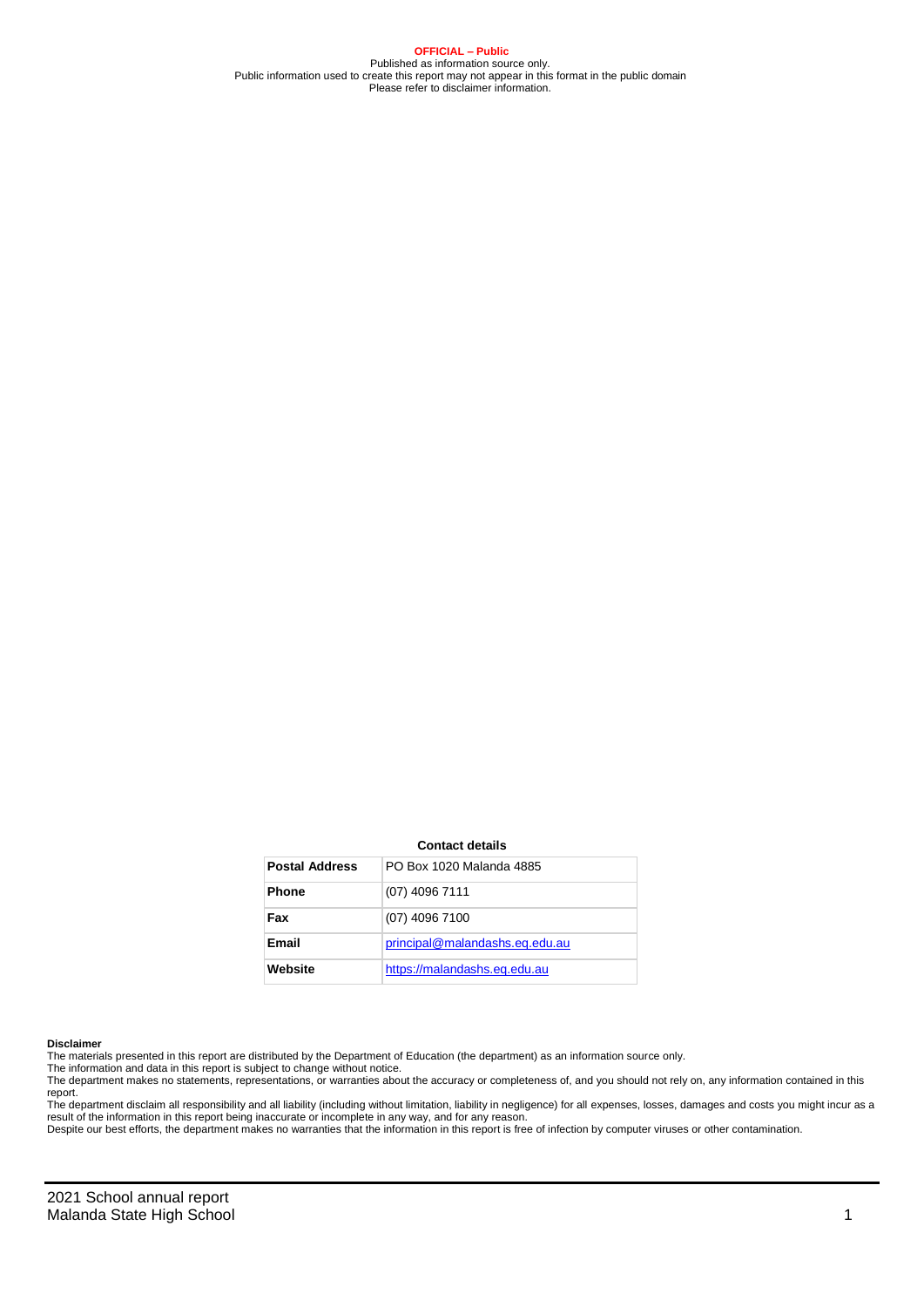| School context                     |                                                                                                                                                                                                |
|------------------------------------|------------------------------------------------------------------------------------------------------------------------------------------------------------------------------------------------|
| <b>Coeducational or single sex</b> | Coeducational                                                                                                                                                                                  |
| <b>Independent Public School</b>   | Yes                                                                                                                                                                                            |
| Year levels offered in 2021        | Year $7 -$ Year 12                                                                                                                                                                             |
| Webpages                           | Additional information about Queensland state schools is located on the:<br>My School website<br><b>Queensland Government data website</b><br>Queensland Government schools directory website. |

# **Characteristics of the student body**

## **Student enrolments**

#### **Table 1: Student enrolments by year level**

|                   |      | <b>February</b> |      |      | <b>August</b> |      |
|-------------------|------|-----------------|------|------|---------------|------|
| <b>Year Level</b> | 2019 | 2020            | 2021 | 2019 | 2020          | 2021 |
| Year <sub>7</sub> | 91   | 121             | 73   | 91   | 122           | 78   |
| Year <sub>8</sub> | 97   | 91              | 122  | 92   | 92            | 118  |
| Year 9            | 88   | 91              | 93   | 86   | 89            | 88   |
| Year 10           | 80   | 81              | 92   | 81   | 77            | 84   |
| Year 11           | 56   | 63              | 73   | 54   | 56            | 70   |
| Year 12           | 38   | 51              | 51   | 35   | 51            | 46   |
| <b>Total</b>      | 450  | 498             | 504  | 439  | 487           | 484  |

Notes

1. Student counts include headcount of all full- and part-time students at the school.

## **Average class sizes**

#### **Table 2: Average class size information for each phase of schooling**

| <b>Year Levels</b> | 2019 | 2020 | 2021 |
|--------------------|------|------|------|
| Year 7 – Year 10   | 22   | 20   | 20   |
| Year 11 – Year 12  | 13   | 13   | 12   |

Notes

1. Classes are measured against the target of 25 students per teacher in Prep to Year 3 and Years 11 to 12, and target of 28 students per teacher in Years 4 to 10. Where composite classes exist across cohorts (e.g. Year 3/4) the class size targets would be the lower cohort target.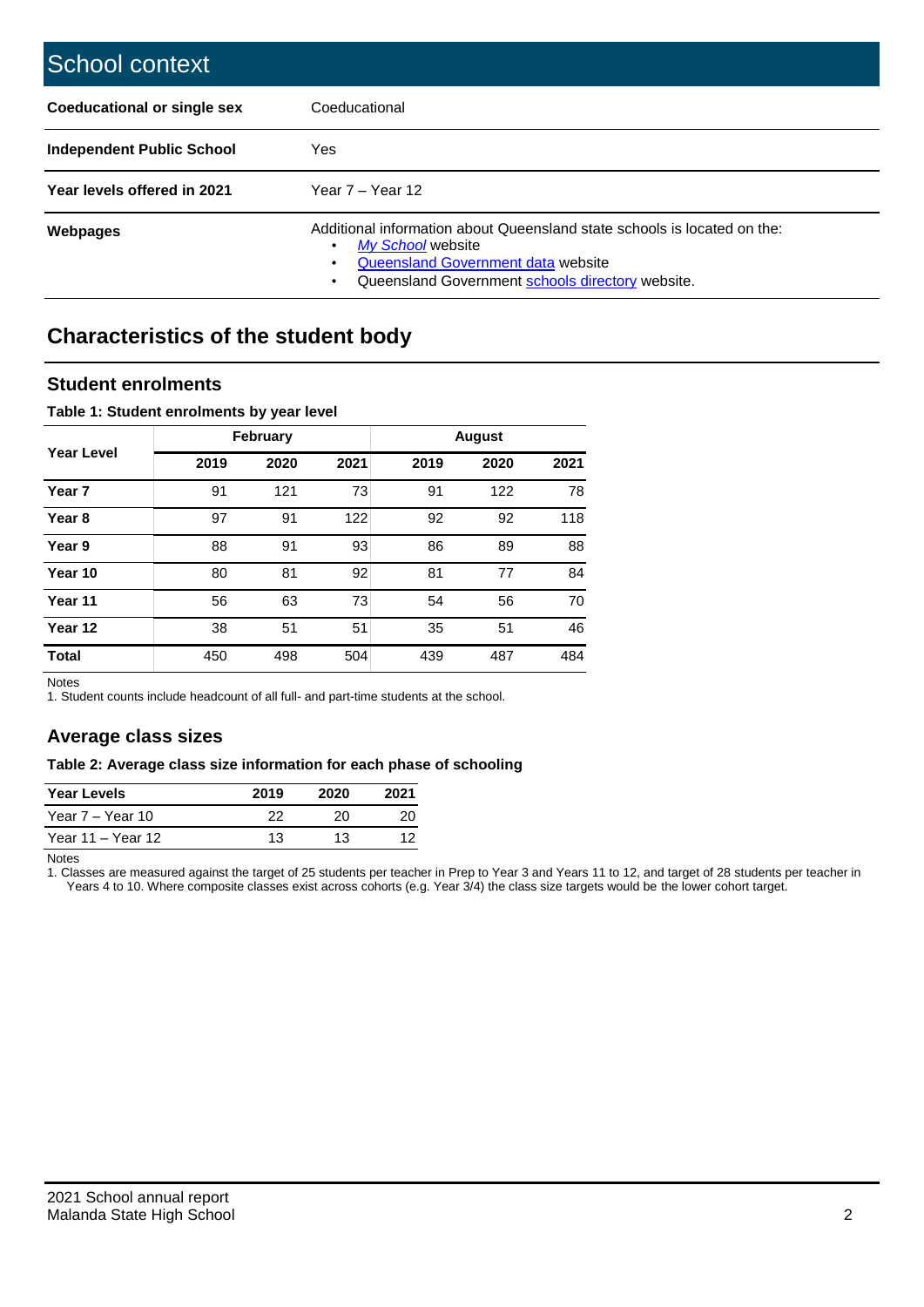## **Respectful relationships education**

To support students' learning, health and wellbeing all state schools are required to implement respectful relationships education through the Prep to Year 10 Australian Curriculum: Health and Physical Education and/or through school pastoral care programs across Prep to Year 12.

## **Parent, student and staff satisfaction**

Tables 3–5 show selected items from the Parent/Caregiver, Student and Staff School Opinion Surveys. In response to the COVID-19 health emergency, the annual school opinion surveys of students, teachers and staff were not administered in 2020. A new time series started in 2021 and data from this collection is not considered directly comparable with earlier collections due to significant methodology changes.

For state level information go to the *[School Opinion Survey](https://qed.qld.gov.au/publications/reports/statistics/schooling/schools/schoolopinionsurvey)* [webpage.](https://qed.qld.gov.au/publications/reports/statistics/schooling/schools/schoolopinionsurvey)

#### **Table 3: Parent/Caregiver Survey**

| Percentage of parents/caregivers who agree <sup>1</sup> that:                                               | 2019  | 2020 | 2021  |
|-------------------------------------------------------------------------------------------------------------|-------|------|-------|
| This is a good school.                                                                                      | 97.8% |      | 96.1% |
| My child likes being at this school. <sup>2</sup>                                                           | 89.1% |      | 86.8% |
| My child feels safe at this school. <sup>2</sup>                                                            | 84.8% |      | 92.5% |
| My child's learning needs are being met at this school. <sup>2</sup>                                        | 91.3% |      | 87.4% |
| My child is making good progress at this school. <sup>2</sup>                                               | 89.1% |      | 89.5% |
| Teachers at this school expect my child to do his or her best. <sup>2</sup>                                 | 95.7% |      | 96.0% |
| Teachers at this school provide my child with useful feedback about his or her school<br>work. <sup>2</sup> | 93.5% |      | 91.3% |
| Teachers at this school motivate my child to learn. <sup>2</sup>                                            | 89.1% |      | 86.3% |
| Teachers at this school treat students fairly. <sup>2</sup>                                                 | 80.0% |      | 84.8% |
| I can talk to my child's teachers about my concerns. <sup>2</sup>                                           | 91.3% |      | 92.4% |
| This school works with me to support my child's learning. <sup>2</sup>                                      | 90.9% |      | 89.3% |
| This school takes parents' opinions seriously. <sup>2</sup>                                                 | 86.4% |      | 83.3% |
| Student behaviour is well managed at this school. <sup>2</sup>                                              | 77.8% |      | 83.5% |
| This school looks for ways to improve. <sup>2</sup>                                                         | 91.1% |      | 92.9% |
| This school is well maintained. <sup>2</sup>                                                                | 93.5% |      | 95.9% |

Notes

1. *Agree* represents the percentage of respondents who Somewhat Agree, Agree or Strongly Agree with the statement.

2. Nationally agreed parents/caregiver items.

3. DW = Data withheld to ensure confidentiality.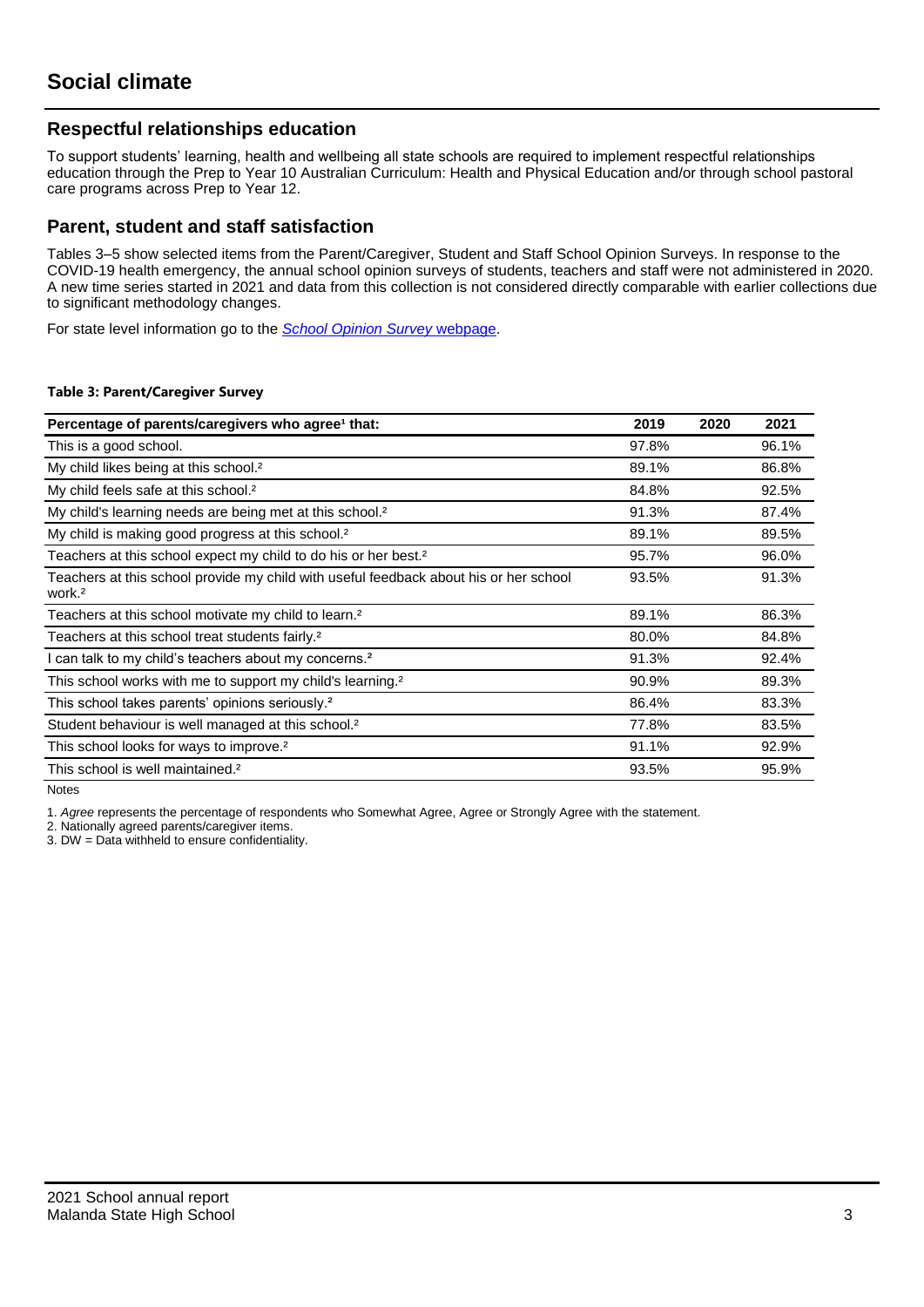#### **Table 4: Student Survey**

| Percentage of students who agree <sup>1</sup> that:                            | 2019  | 2020 | 2021  |
|--------------------------------------------------------------------------------|-------|------|-------|
| I like being at my school. <sup>2</sup>                                        | 90.8% |      | 67.3% |
| I feel safe at my school. <sup>2</sup>                                         | 92.5% |      | 76.4% |
| My teachers motivate me to learn. <sup>2</sup>                                 | 90.8% |      | 67.3% |
| My teachers expect me to do my best. <sup>2</sup>                              | 99.2% |      | 88.9% |
| My teachers provide me with useful feedback about my school work. <sup>2</sup> | 89.1% |      | 73.6% |
| Teachers at my school treat students fairly. <sup>2</sup>                      | 71.4% |      | 68.5% |
| can talk to my teachers about my concerns. <sup>2</sup>                        | 82.4% |      | 56.6% |
| My school takes students' opinions seriously. <sup>2</sup>                     | 78.2% |      | 59.6% |
| Student behaviour is well managed at my school. <sup>2</sup>                   | 85.0% |      | 56.6% |
| My school looks for ways to improve. <sup>2</sup>                              | 87.4% |      | 83.6% |
| My school is well maintained. <sup>2</sup>                                     | 92.4% |      | 73.6% |
| My school gives me opportunities to do interesting things. <sup>2</sup>        | 82.9% |      | 72.2% |

Notes

1. *Agree* represents the percentage of respondents who Somewhat Agree, Agree or Strongly Agree with the statement.

2. Nationally agreed student items.

3. DW = Data withheld to ensure confidentiality.

#### **Table 5: Staff Survey**

| Percentage of staff who agree <sup>1</sup> that:                                                            | 2019   | 2020 | 2021  |
|-------------------------------------------------------------------------------------------------------------|--------|------|-------|
| I feel confident embedding Aboriginal and Torres Strait Islander perspectives across the<br>learning areas. | 89.7%  |      | 78.8% |
| I enjoy working at this school. <sup>2</sup>                                                                | 95.2%  |      | 92.5% |
| I feel this school is a safe place in which to work. <sup>2</sup>                                           | 100.0% |      | 94.3% |
| I receive useful feedback about my work at this school. <sup>2</sup>                                        | 90.3%  |      | 83.3% |
| Students are encouraged to do their best at this school. <sup>2</sup>                                       | 100.0% |      | 94.3% |
| Students are treated fairly at this school. <sup>2</sup>                                                    | 95.1%  |      | 92.5% |
| Student behaviour is well managed at this school. <sup>2</sup>                                              | 90.2%  |      | 77.8% |
| Staff are well supported at this school. <sup>2</sup>                                                       | 85.5%  |      | 66.7% |
| This school takes staff opinions seriously. <sup>2</sup>                                                    | 86.9%  |      | 61.5% |
| This school looks for ways to improve. <sup>2</sup>                                                         | 95.1%  |      | 88.9% |
| This school is well maintained. <sup>2</sup>                                                                | 96.8%  |      | 85.2% |
| This school gives me opportunities to do interesting things. <sup>2</sup>                                   | 91.7%  |      | 81.1% |

Notes

1. *Agree* represents the percentage of respondents who Somewhat Agree, Agree or Strongly Agree with the statement.

2. Nationally agreed staff items.

3. DW = Data withheld to ensure confidentiality.

## **Description of how this school manages non-attendance**

Queensland state schools manage non-attendance in line with the Queensland Department of Education procedures: *[Managing Student Absences and Enforcing Enrolment and Attendance at State Schools](https://ppr.qed.qld.gov.au/pp/managing-student-absences-and-enforcing-enrolment-and-attendance-at-state-schools-procedure)*; and *[Roll Marking in State Schools,](https://ppr.qed.qld.gov.au/pp/roll-marking-in-state-schools-procedure)*  which outline processes for managing and recording student attendance and absenteeism.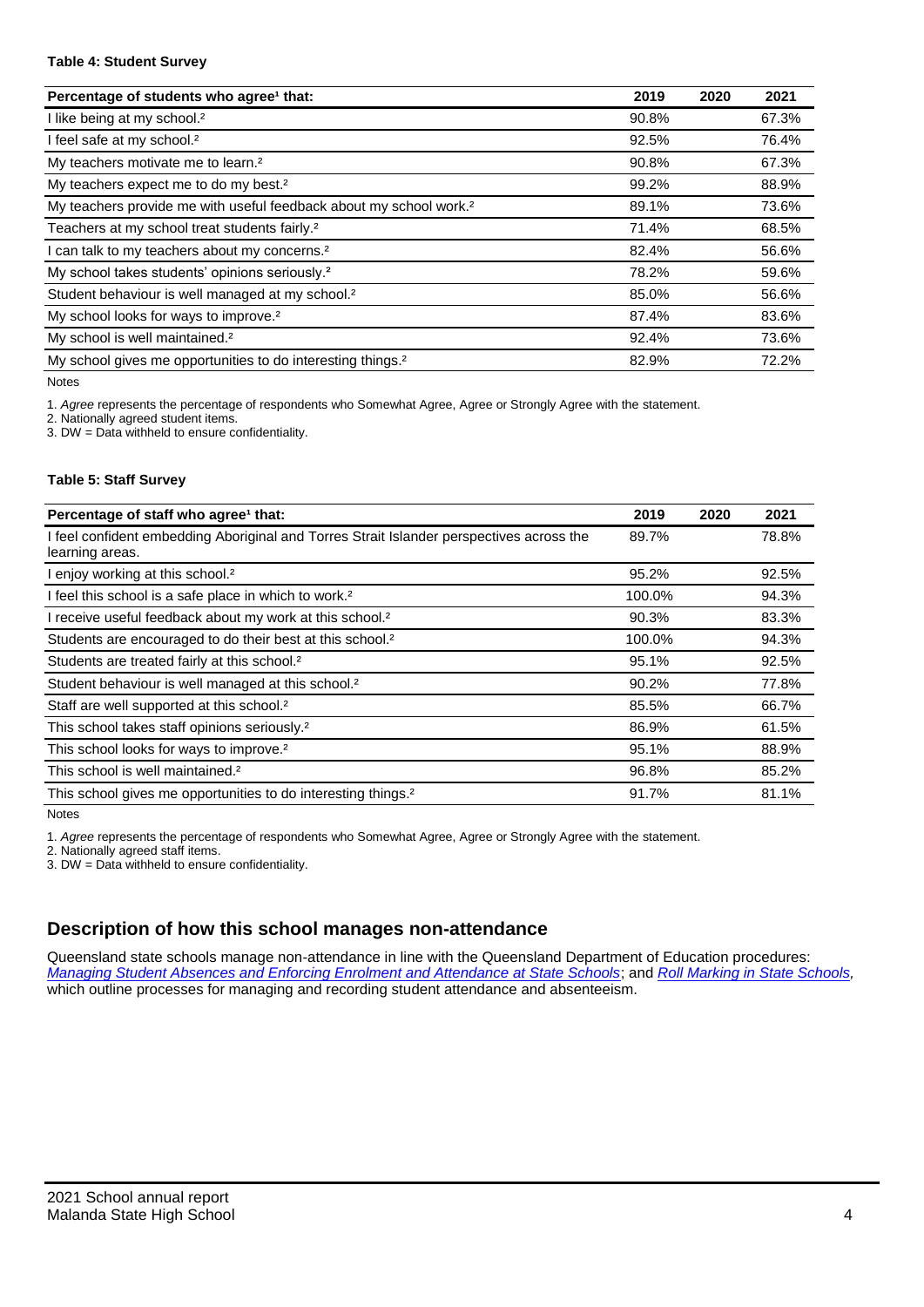# **School disciplinary absences**

#### **Table 6: Count of school disciplinary absences at this school**

| Type of school disciplinary absence | 2019 | 2020 | 2021 |
|-------------------------------------|------|------|------|
| Short suspension                    | 45   | 41   | 70   |
| Long suspension                     |      |      |      |
| Exclusion                           | U    |      |      |
| Cancellation                        | O    |      |      |
| Total                               | 46   | 42   | 70   |

#### Notes

1. School disciplinary absence (SDA) data is a total of short suspensions (1–10 days), long suspensions (11–20 days), exclusions and cancellations. 2. The number of SDAs is not the number of students who received an SDA as one student may be suspended several times in a school year. Each time a student is suspended it is recorded as an additional SDA. The data does not reflect the outcomes of appeal decisions.

3. 2020 data was impacted by the COVID-19 health emergency. There were significantly fewer SDAs during the home-based learning period (the first five weeks of Term 2) compared to other years.

# **School funding**

## **School income broken down by funding source**

School income, reported by financial year accounting cycle using standardised national methodologies and broken down by funding source is available via the *[My School](http://www.myschool.edu.au/)* website.

### *How to access our income details*

- 1. Click on the *My School* link [http://www.myschool.edu.au/.](http://www.myschool.edu.au/)
- 2. Enter the school name or suburb of the school you wish to search.

| Search by school name or suburb | <b>School sector</b> | <b>School type</b> | <b>State</b> |  |
|---------------------------------|----------------------|--------------------|--------------|--|
|                                 |                      |                    |              |  |

3. Click on *View School Profile* to access the school's profile.



4. Click on *Finances* and select the appropriate year to view school financial information.

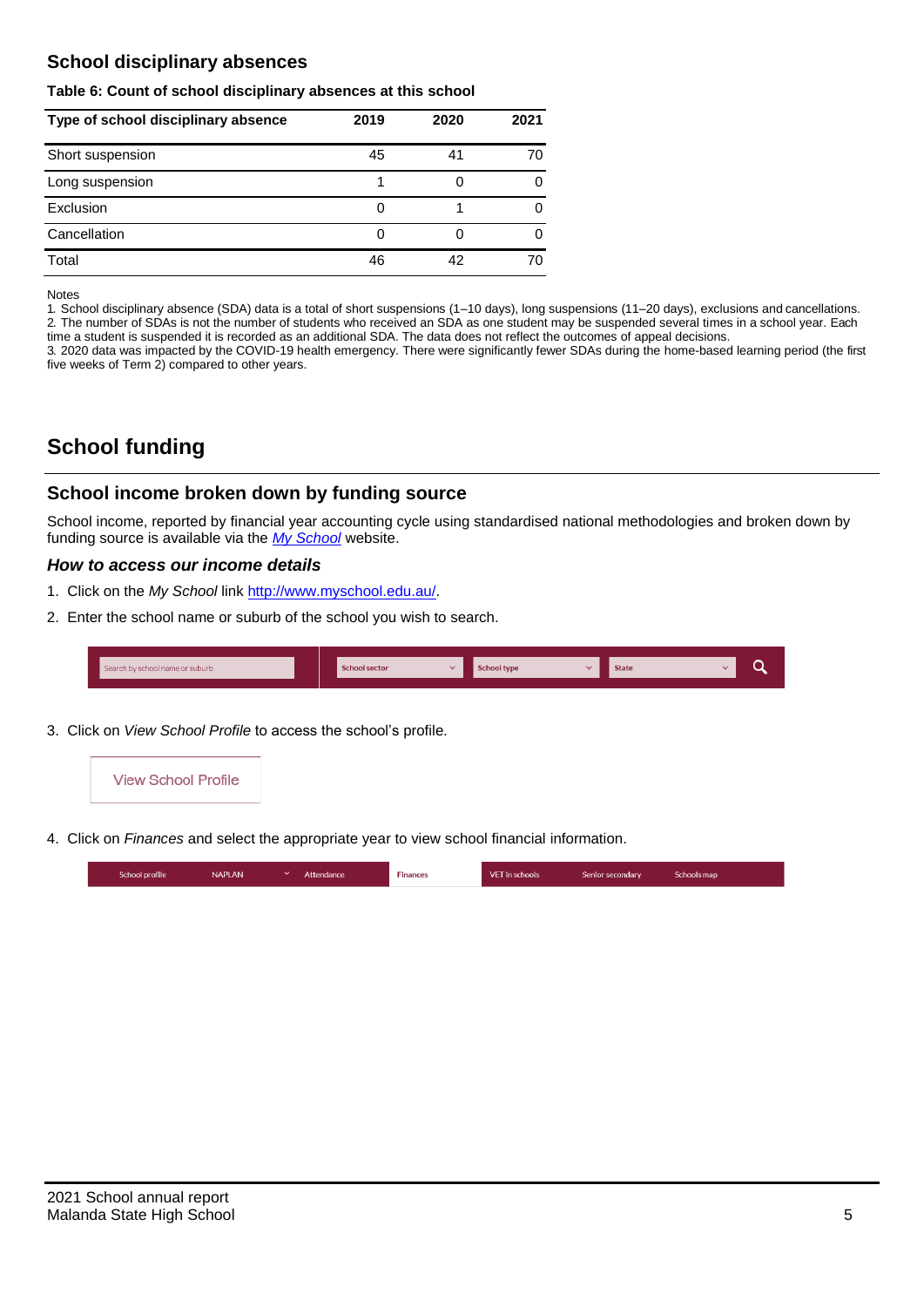# **Teacher standards and qualifications**

The *Teacher registration eligibility requirements: Policy* (p.1) states:

To be eligible for registration, a person must satisfy the Queensland College of Teachers (QCT) that they meet requirements regarding qualification and experience, or have otherwise met the requirements of the *Australian Professional Standards for Teachers* (APST). A person must also satisfy the QCT that they are suitable to teach and meet English language proficiency requirements. All these requirements are specified in the Act and the *Education (Queensland College of Teachers) Regulation 2005* (the Regulation).

The qualifications required for teacher registration are successful completion of either -

- (a) a four-year initial teacher education program including teacher education studies of at least one year (e.g. a Bachelor of Education, or a double Bachelor degree in Science and Teaching) or
- (b) a one-year graduate initial teacher education program following a degree (e.g. a one-year Graduate Diploma of Education (Secondary) after a three-year Bachelor degree) or
- (c) another course of teacher education that the QCT is reasonably satisfied is the equivalent of (a) or (b). These are considered on a case-by-case basis.

For more information, please refer to the following link:

• <https://www.qct.edu.au/registration/qualifications>

# **Workforce composition**

## **Staff composition, including Indigenous staff**

#### **Table 7: Workforce composition for this school**

| <b>Description</b> | <b>Teaching staff</b> |      |      | Non-teaching staff |      |      | Indigenous staff |      |      |
|--------------------|-----------------------|------|------|--------------------|------|------|------------------|------|------|
|                    | 2019                  | 2020 | 2021 | 2019               | 2020 | 2021 | 2019             | 2020 | 2021 |
| Headcount          | 41                    | 47   | 46   | 28                 | 29   | 30   | <5               | ה>   |      |
| <b>FTF</b>         | 39                    | 46   | 44   | 20                 | 20   | 20   | <5               | כ>   |      |

**Notes** 

1. Teaching staff includes school leaders.

2. Indigenous refers to Aboriginal and Torres Strait Islander people of Australia.<br>3. FTE = full-time equivalent

 $FTE = full-time equivalent$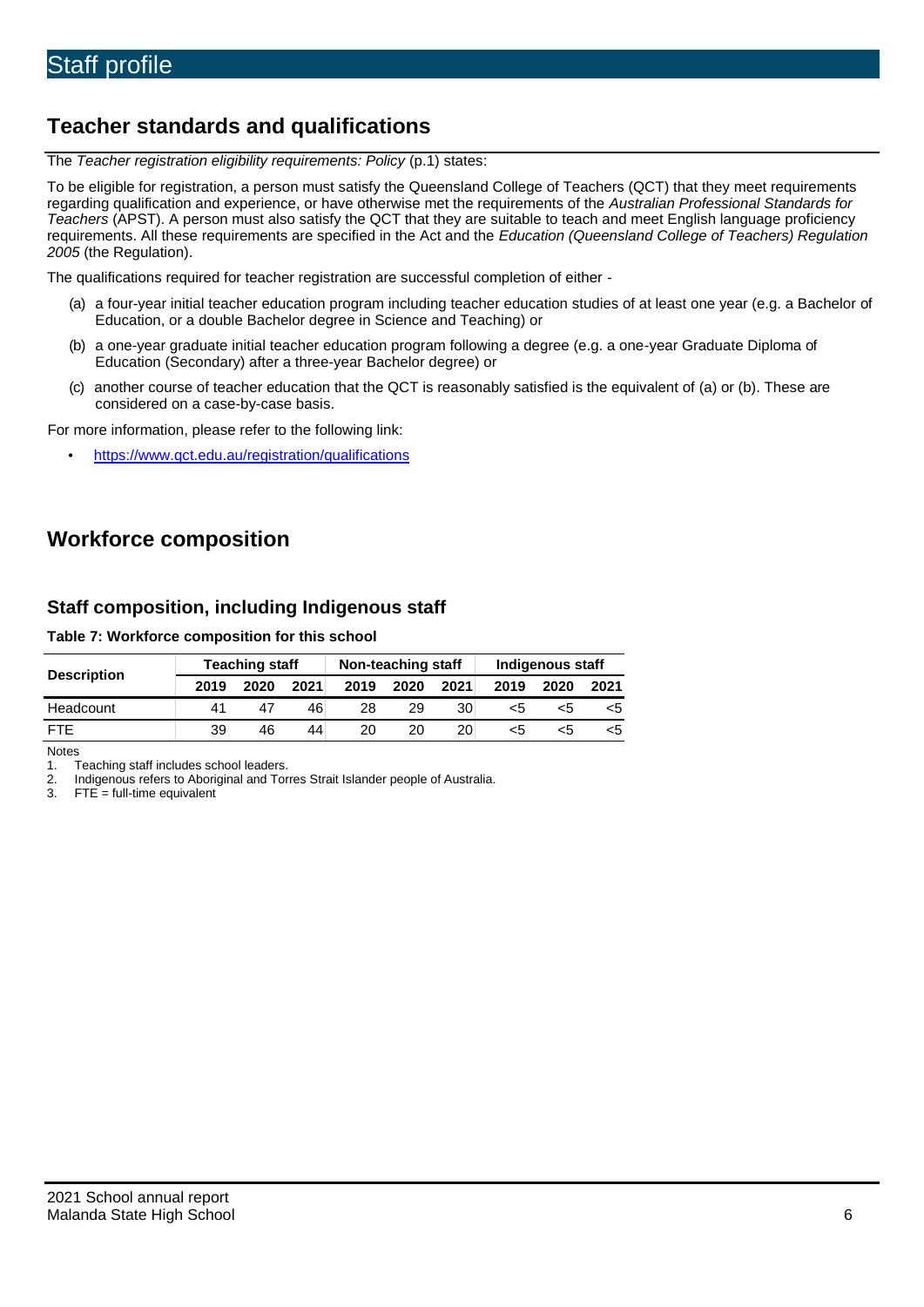# **Key student outcomes**

## **Student attendance**

Tables 8–9 show attendance rates at this school as percentages. In 2020, the COVID-19 health emergency affected student attendance in Queensland Government schools. Comparisons between 2020 and other years' attendance data should not be made.

### **Table 8: Overall student attendance at this school**

| <b>Description</b>                                  | 2019 | 2020 | 2021 |
|-----------------------------------------------------|------|------|------|
| Overall attendance rate for students at this school | 90%  | 91%  | 89%  |

Notes<br>1. Th

The attendance rate is the full- and part-time days attended as a percentage of enrolled school days.

2. Full-time students only.

#### **Table 9: Student attendance rates for each year level at this school**

| <b>Year Level</b> | 2019 | 2020 | 2021 |
|-------------------|------|------|------|
| Year 7            | 92%  | 93%  | 93%  |
| Year 8            | 90%  | 90%  | 89%  |
| Year 9            | 89%  | 92%  | 85%  |
| Year 10           | 90%  | 90%  | 88%  |
| Year 11           | 92%  | 89%  | 88%  |
| Year 12           | 91%  | 91%  | 90%  |

Notes

1. The attendance rate is the full- and part-time days attended as a percentage of enrolled school days.

Full-time students only.

3. DW = Data withheld to ensure confidentiality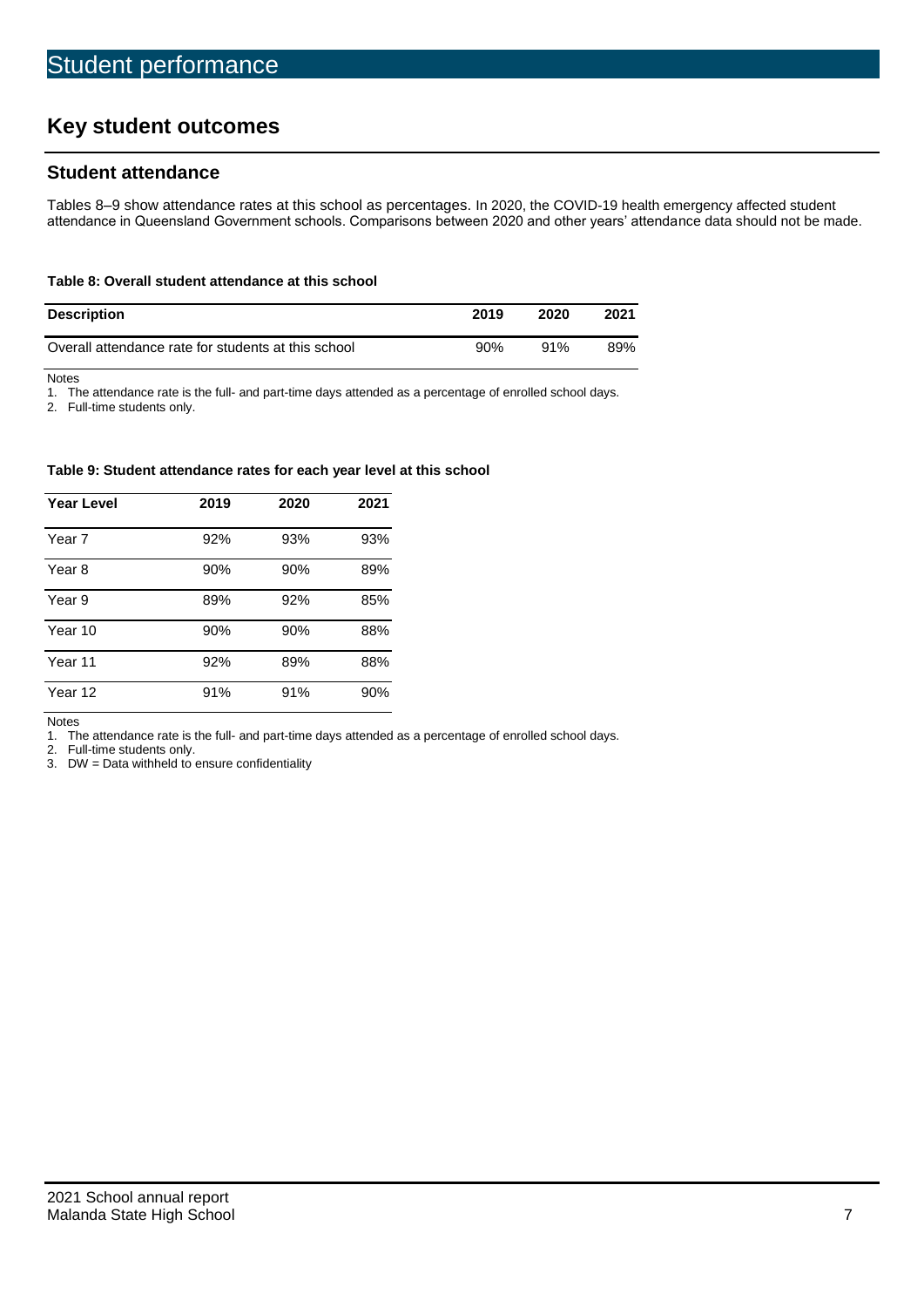# **NAPLAN**

Our reading, writing, spelling, grammar and punctuation, and numeracy results for the Years 3, 5, 7 and 9 NAPLAN tests are available via the *[My School](http://www.myschool.edu.au/)* website.

## *How to access our NAPLAN results*

- 1. Click on the *My School* link [http://www.myschool.edu.au/.](http://www.myschool.edu.au/)
- 2. Enter the school name or suburb of the school you wish to search.



3. Click on *View School Profile* of the appropriate school to access the school's profile.



4. Click on *NAPLAN* and select a year to view school NAPLAN information.

| School profile | <b>NAPLAN</b> | Attendance | <b>Finances</b> | <b>VET</b> in schools | Senior secondary | Schools map |  |
|----------------|---------------|------------|-----------------|-----------------------|------------------|-------------|--|
|                |               |            |                 |                       |                  |             |  |

#### Notes

- 1. If you are unable to access the internet, please contact the school for a hard copy of the school's NAPLAN results.
- 2. The National Assessment Program Literacy and Numeracy [\(NAPLAN\)](http://www.nap.edu.au/naplan) is an annual assessment for students in Years 3, 5, 7 and 9.